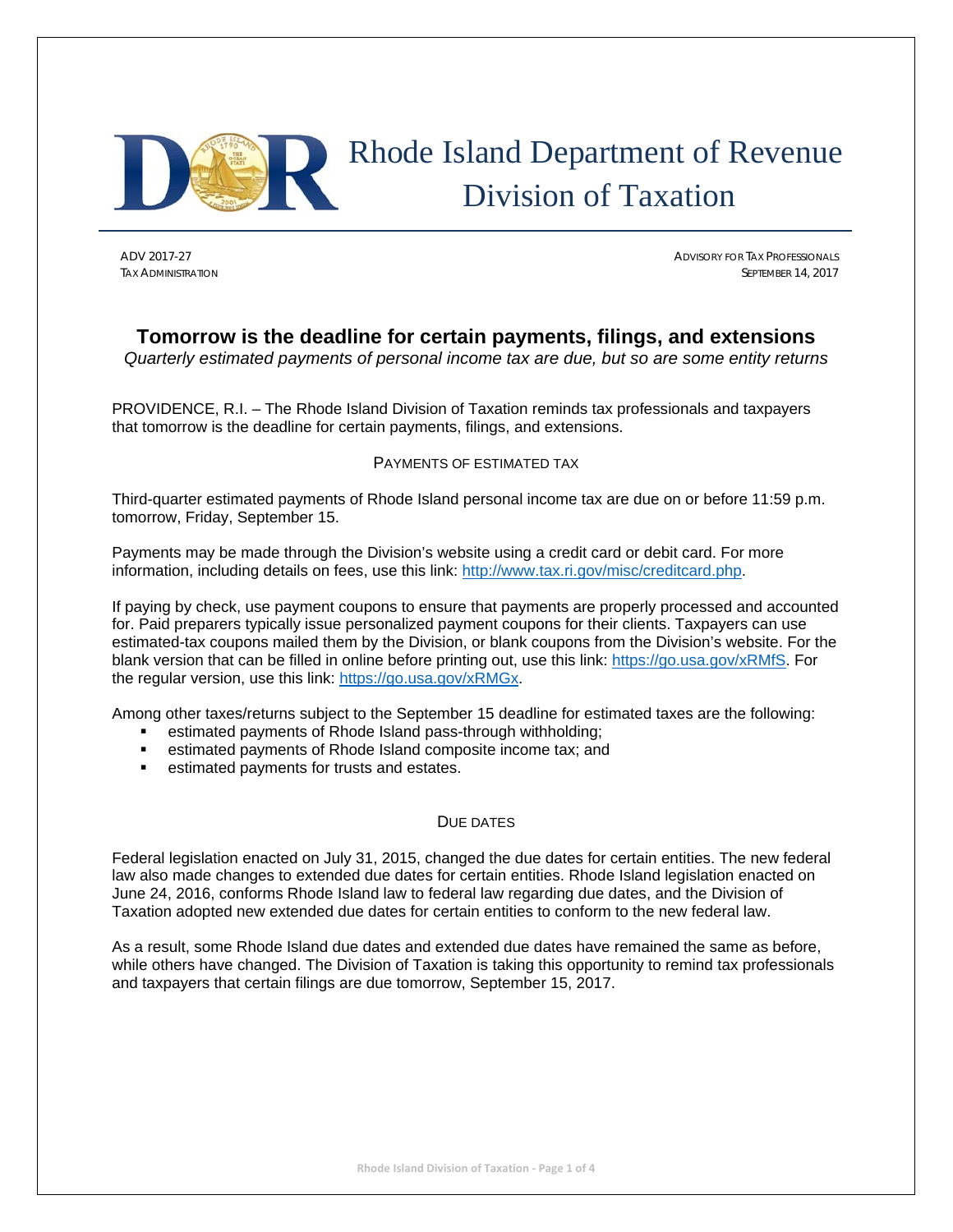For example, for a C corporation with a June 30 year-end, the due date is tomorrow, September 15, 2017.

| Due dates for certain entities - June 30 year-end<br>(For tax years beginning after December 31, 2015)                                   |                      |              |  |  |
|------------------------------------------------------------------------------------------------------------------------------------------|----------------------|--------------|--|--|
| <b>TAX / ENTITY</b>                                                                                                                      | <b>FORM</b>          | DUE DATE     |  |  |
| <b>Business Corporation Tax</b><br>Corporate income tax, Rhode Island General Laws Chapter 44-11                                         | Form RI-1120C        | September 15 |  |  |
| <b>Public Service Corporation Tax</b><br>Public service gross earnings tax, RIGL Chapter 44-13                                           | Form T-72            | September 15 |  |  |
| Taxation of Banks<br>Bank excise tax, RIGL Chapter 44-14                                                                                 | Form T-74            | September 15 |  |  |
| <b>Taxation of Insurance Companies</b><br>Insurance gross premiums tax, RIGL Chapter 44-17                                               | Form T-71            | September 15 |  |  |
| Subchapter S Corporations<br>Corporate income tax, RIGL § 44-11-2                                                                        | <b>Form RI-1120S</b> | September 15 |  |  |
| General partnership<br>RIGL Chapter 7-12                                                                                                 | Form RI-1065         | September 15 |  |  |
| Limited partnership (LP)<br>RIGL § 7-13-69 (filing as pass-through)                                                                      | Form RI-1065         | September 15 |  |  |
| Limited liability partnership (LLP)<br>RIGL § 7-12-60 (filing as pass-through)                                                           | Form RI-1065         | September 15 |  |  |
| Limited liability company (LLC)<br>RIGL § 7-16-67 (filing as pass-through)                                                               | Form RI-1065         | September 15 |  |  |
| Single-member LLC (SMLLC)<br>RIGL § 7-16-67 (owned by C corporation)                                                                     | Form RI-1065         | September 15 |  |  |
| Withholding of pass-through entity<br>with nonresident partners, members, shareholders<br>RIGL § 44-11-2.2                               | Form RI-1096PT       | September 15 |  |  |
| Composite income tax return<br>on behalf of qualified electing nonresident members<br>RIGL § 44-11-2.2(d)                                | <b>Form RI-1040C</b> | September 15 |  |  |
| Notes: Formulas and deadlines for estimated taxes have not changed. Due dates for corporate income tax also apply to entities subject to |                      |              |  |  |

Notes: Formulas and deadlines for estimated taxes have not changed. Due dates for corporate income tax also apply to entities subject to<br>mandatory unitary combined reporting. Single-member LLC (SMLLC) uses same due date an

### EXTENDED DUE DATES

Because of the federal, Rhode Island, and administrative changes mentioned above, the Rhode Island extended due date has changed for some entities but is unchanged for other entities.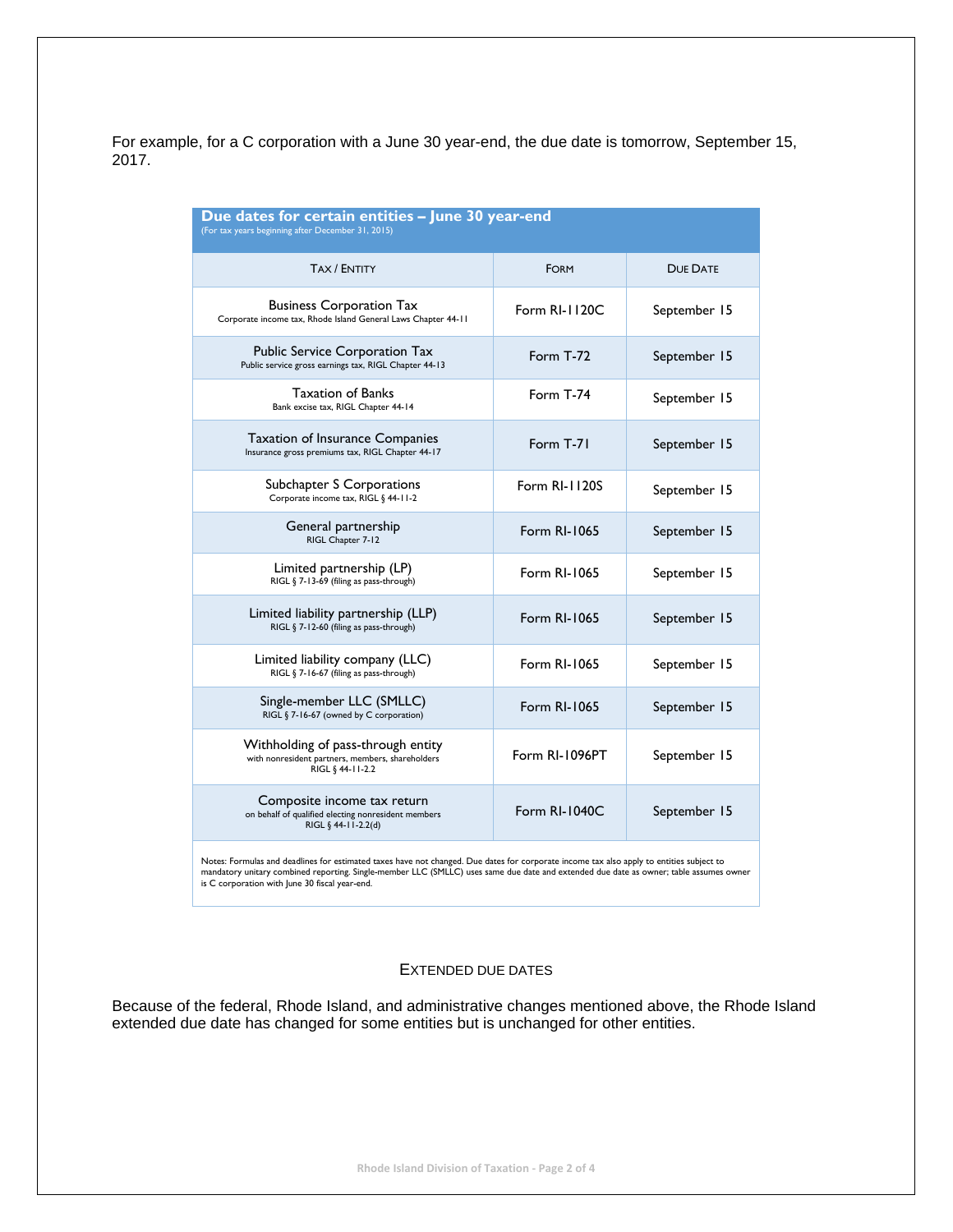As shown in the following table, the Rhode Island extended due date for certain calendar-year filers is tomorrow, September 15, for a number of entities. However, different extended due dates apply to certain other entities.

| Due dates for certain entities – calendar-year filers<br>(Table revised 09-14-17 at 3:15 p.m.)<br>(For tax years beginning after December 31, 2015)                                                                                                                                                                    |                |                          |  |  |
|------------------------------------------------------------------------------------------------------------------------------------------------------------------------------------------------------------------------------------------------------------------------------------------------------------------------|----------------|--------------------------|--|--|
| <b>TAX / ENTITY</b>                                                                                                                                                                                                                                                                                                    | <b>FORM</b>    | <b>EXTENDED DUE DATE</b> |  |  |
| <b>Business Corporation Tax</b><br>Corporate income tax, RIGL Chapter 44-11                                                                                                                                                                                                                                            | Form RI-1120C  | October 16               |  |  |
| Public Service Corporation Tax<br>Public service gross earnings tax, RIGL Chapter 44-13                                                                                                                                                                                                                                | Form T-72      | October 16               |  |  |
| <b>Taxation of Banks</b><br>Bank excise tax, RIGL Chapter 44-14                                                                                                                                                                                                                                                        | Form T-74      | October 16               |  |  |
| <b>Taxation of Insurance Companies</b><br>Insurance gross premiums tax, RIGL Chapter 44-17                                                                                                                                                                                                                             | Form T-71      | October 16               |  |  |
| Subchapter S Corporations<br>Corporate income tax, RIGL § 44-11-2                                                                                                                                                                                                                                                      | Form RI-1120S  | September 15             |  |  |
| General partnership<br>RIGL Chapter 7-12                                                                                                                                                                                                                                                                               | Form RI-1065   | September 15             |  |  |
| Limited partnership (LP)<br>RIGL § 7-13-69 (filing as pass-through)                                                                                                                                                                                                                                                    | Form RI-1065   | September 15             |  |  |
| Limited liability partnership (LLP)<br>RIGL § 7-12-60 (filing as pass-through)                                                                                                                                                                                                                                         | Form RI-1065   | September 15             |  |  |
| Limited liability company (LLC)<br>RIGL § 7-16-67 (filing as pass-through)                                                                                                                                                                                                                                             | Form RI-1065   | September 15             |  |  |
| Single-member LLC (SMLLC)<br>RIGL § 7-16-67 (owned by individual)                                                                                                                                                                                                                                                      | Form RI-1065   | October 16               |  |  |
| Income tax of trust<br>Fiduciary income tax return, RIGL § 44-30-51                                                                                                                                                                                                                                                    | Form RI-1041   | October 2                |  |  |
| Withholding of pass-through entity<br>with nonresident partners, members, shareholders<br>RIGL § 44-11-2.2                                                                                                                                                                                                             | Form RI-1096PT | September 15             |  |  |
| Composite income tax return<br>on behalf of qualified electing nonresident members<br>RIGL § 44-11-2.2(d)                                                                                                                                                                                                              | Form RI-1040C  | September 15             |  |  |
| Notes: Formulas and deadlines for estimated taxes have not changed. Extended due dates for corporate income tax also apply to entities subject to<br>mandatory unitary combined reporting. Single-member LLC (SMLLC) uses same due date and extended due date as its owner; this table assumes owner is<br>individual. |                |                          |  |  |